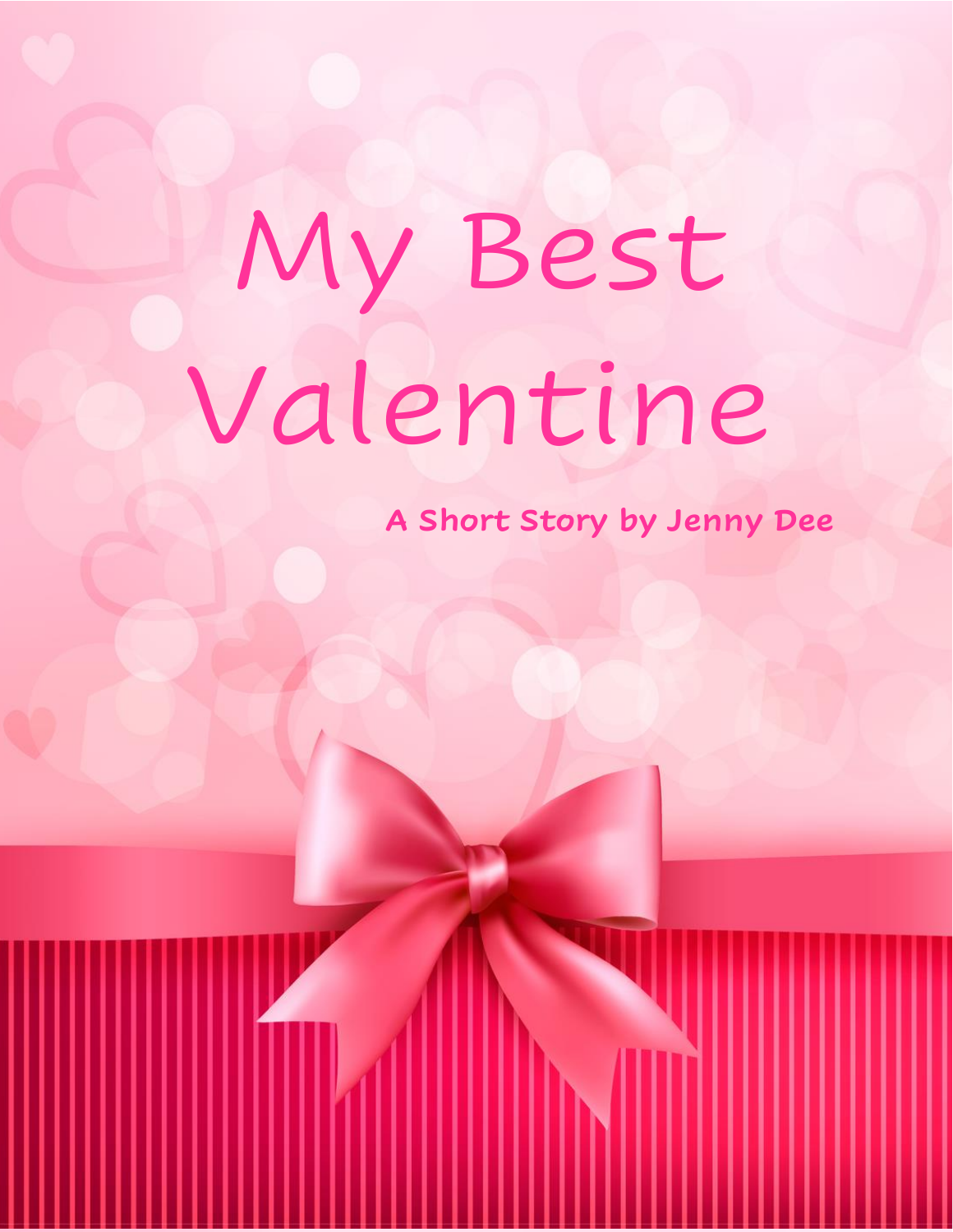"I just love Valentine's Day, don't you?" said the perky, bob-haired blonde carrying a basketful of red wine, strawberries, silk heartadorned boxers and a bunch of other uncreative tchotchkes obviously intended for her lover.

All I could do was smile politely while she rambled on about her plans for a romantic home-cooked dinner and then dessert–wink– obviously to make sure I knew what she meant. I controlled my urge to roll my eyes and instead giggled as I pretended to have an incoming call. Anything to avoid further contact with the garrulous woman.

Truth is, I hate this Hallmark holiday with a passion.

Even when I was partnered up, the idea of forced gushiness and obligated gestures of romance only left me disappointed. The years I wished for flowers, I got a last-minute card with a scribbled signature. Or when I wanted a night out, one of us got the flu. It never really panned out like I planned it in my head.

Forget the years that I was single—like this one—where even though I hate the idea of the day, I still wistfully wished for that magical night of love with prince charming. Which, of course, leads to wearing black and binging on pathetic chick flicks and cheap chocolates.

Bah, humbug.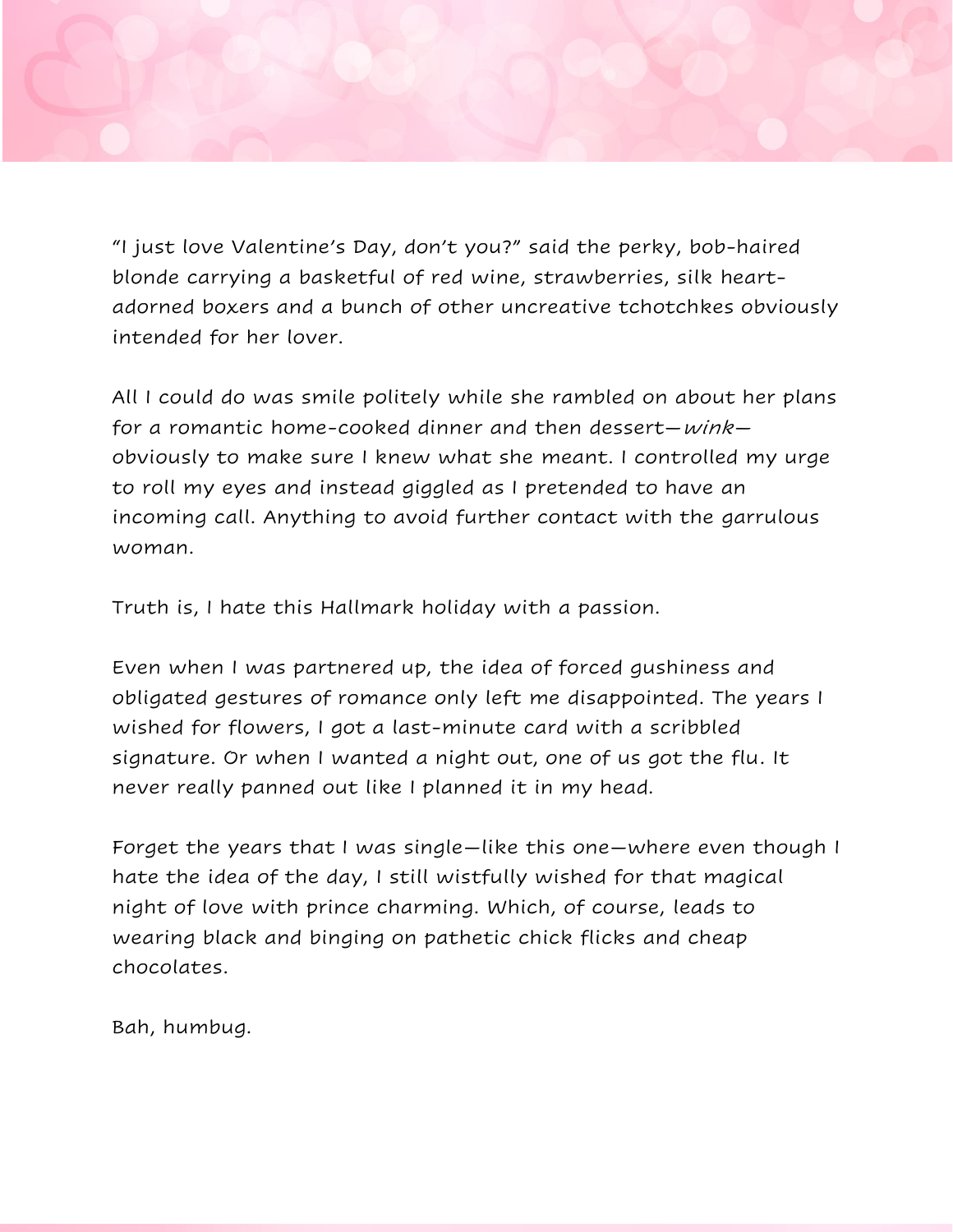Only two weeks ago, I had fallen into the commercial trap and made reservations at Perch for a quiet dinner for two, to be followed by plush overnight accommodations at the Ritz Carlton. That is, until Teddy unceremoniously dumped my ass the day after I made the reservations.

Something about how he wasn't ready for a serious relationship and wanted to date other people. Guess Christmas and New years proved to be too expensive in the gift department between me and who knows how many other girls he was probably already seeing. No wonder he had to jump ship before V-day.

Nope, not bitter at all.

In fact, Teddy just saved me a lot of money, so I'm grateful. I was even able to return the Buccio Carrara Italian leather briefcase I bought him—you know, because an expensive dinner and great sex weren't going to be an adequate enough expression of love.

As I stood there in line watching the infatuated woman get a hold of someone else's ear, I couldn't help but stare at the blatant dinnerfor-one in my basket. Putting this single stupid day aside, I wondered if I would ever find the kind of love that would bring me the romance that I craved deep down.

I really didn't hate the idea of gifts, dinners and desserts. I didn't cringe at the idea of expressing love in predictable ways. In all my protest of Valentines Day, I truly wished that just one year would indulge my fantasy.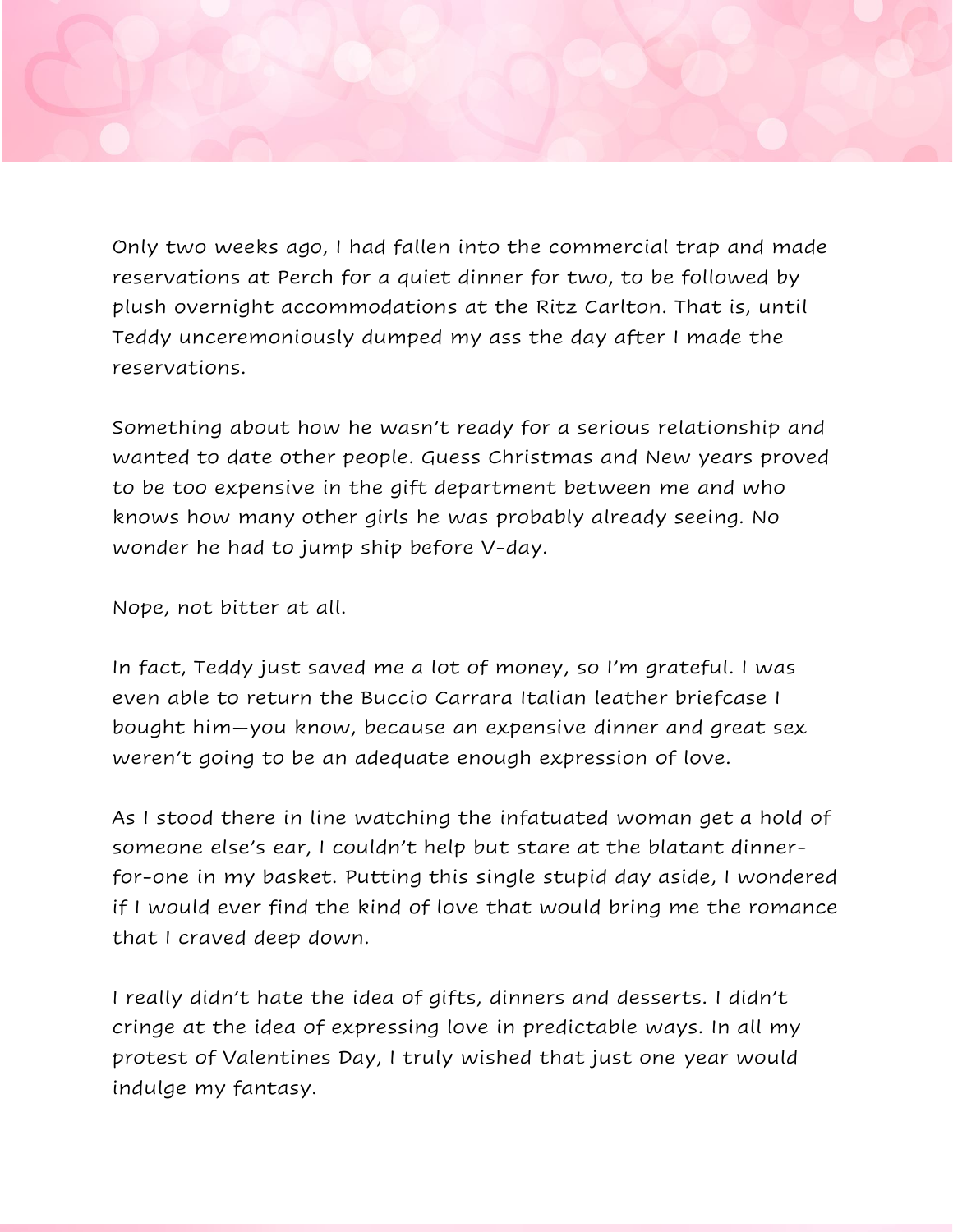

Once again, this was not to be the year.

I knew I was still too hurt from the break-up to watch my usual rom-coms or even wear black. It was more like I wanted to ignore the day instead of defy it or pity myself through it. And although I didn't want to engage with the lively lovers of the world, I didn't want to succumb to the dark side, either.

The big day was two days away and I had three choices: to mourn it, to celebrate it or to ignore it.

As I sunk into my deep blue plush sofa with my dinner-to-go and DVR full of cringeworthy nonsense to choose from, it occurred to me that I have been approaching the day all wrong.

I've idealized it, like so many others, to represent romantic love. But can't it mean so much more?

I remember as a little girl, my Daddy used to get me a beautiful red rose every year. I always loved making both him and my mom cards to show them how much I loved them. I exchanged those little corny Valentine's Day princess cards with classmates, giving my best friends some extra love sparkles on theirs.

The memory filled my heart with joy, and before I realized it, I found myself back in my car. I decided to bring back my childhood traditions, as silly as they seemed. Why should Valentine's be only for lovers?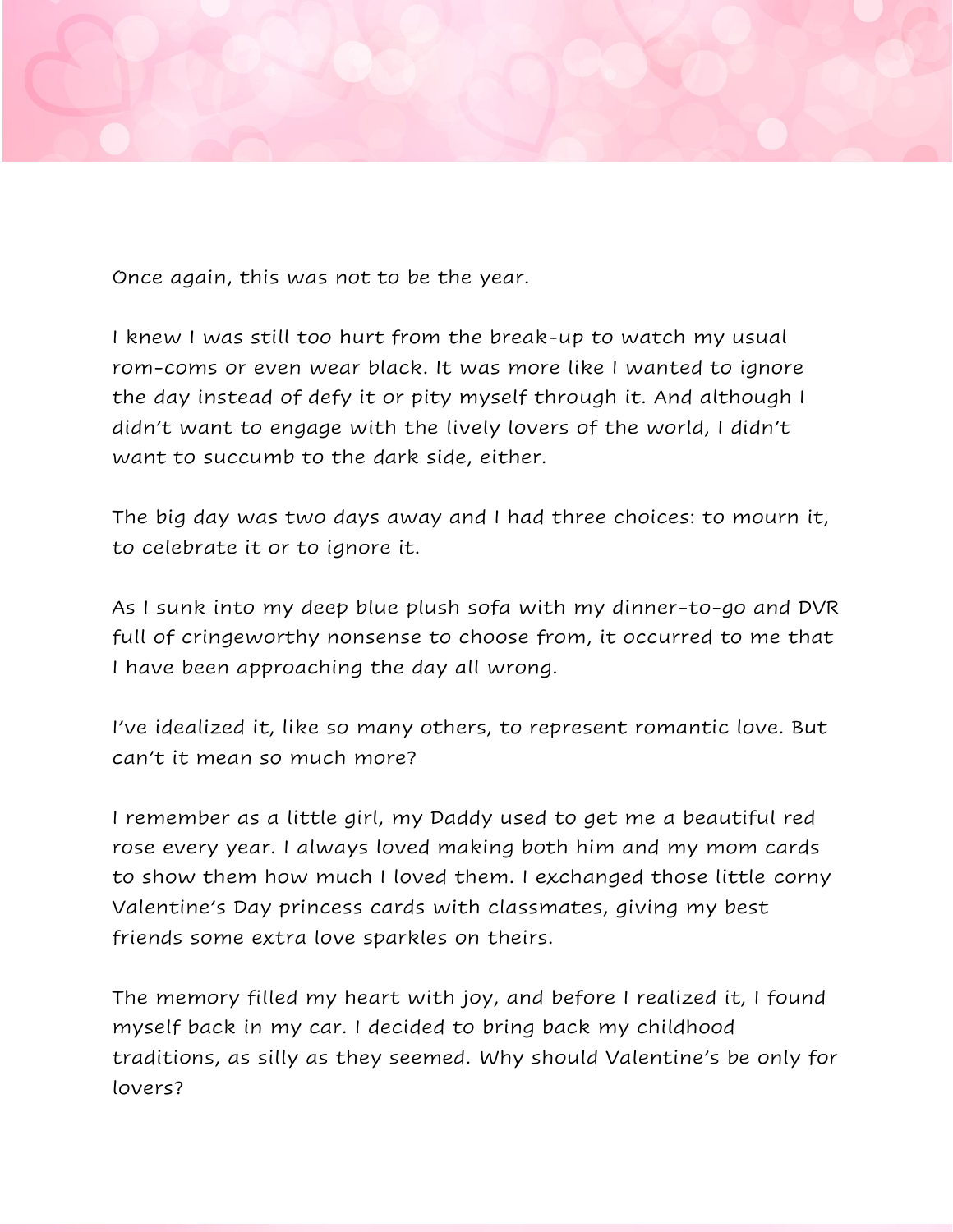

I headed straight for the card store, where I lovingly picked out meaningful cards to send to my parents and closest friends.

A Daddy's little girl card; a thank you for being an amazing Mom card; a diverse collection of sarcastic cards and sentimental ones, depending on the type of friendship I was buying for. Maybe I can give them each a little box of chocolates, too!

I was pleased with myself for choosing the option to celebrate—my own way. I already felt so much better about the holiday since I was allowing myself to express love to those most important in my life.

While searching for the perfect valentine for my bestie, this one card caught my eye; one I had never seen before. It was a card meant for me to give to myself.

A beautifully written expression of self-love. Reminding me that I am beautiful, kind and already loved…by me. It was then that a lightbulb went off and I realized exactly how I was going to celebrate the "dreadful" event: by giving myself the very day I always expected another to give me.

Yes. That was it! A day for *me*.

I'm going to take the day off from work and pamper myself with love. First, I'll go to brunch on the water and enjoy morning mimosas. Mmmm.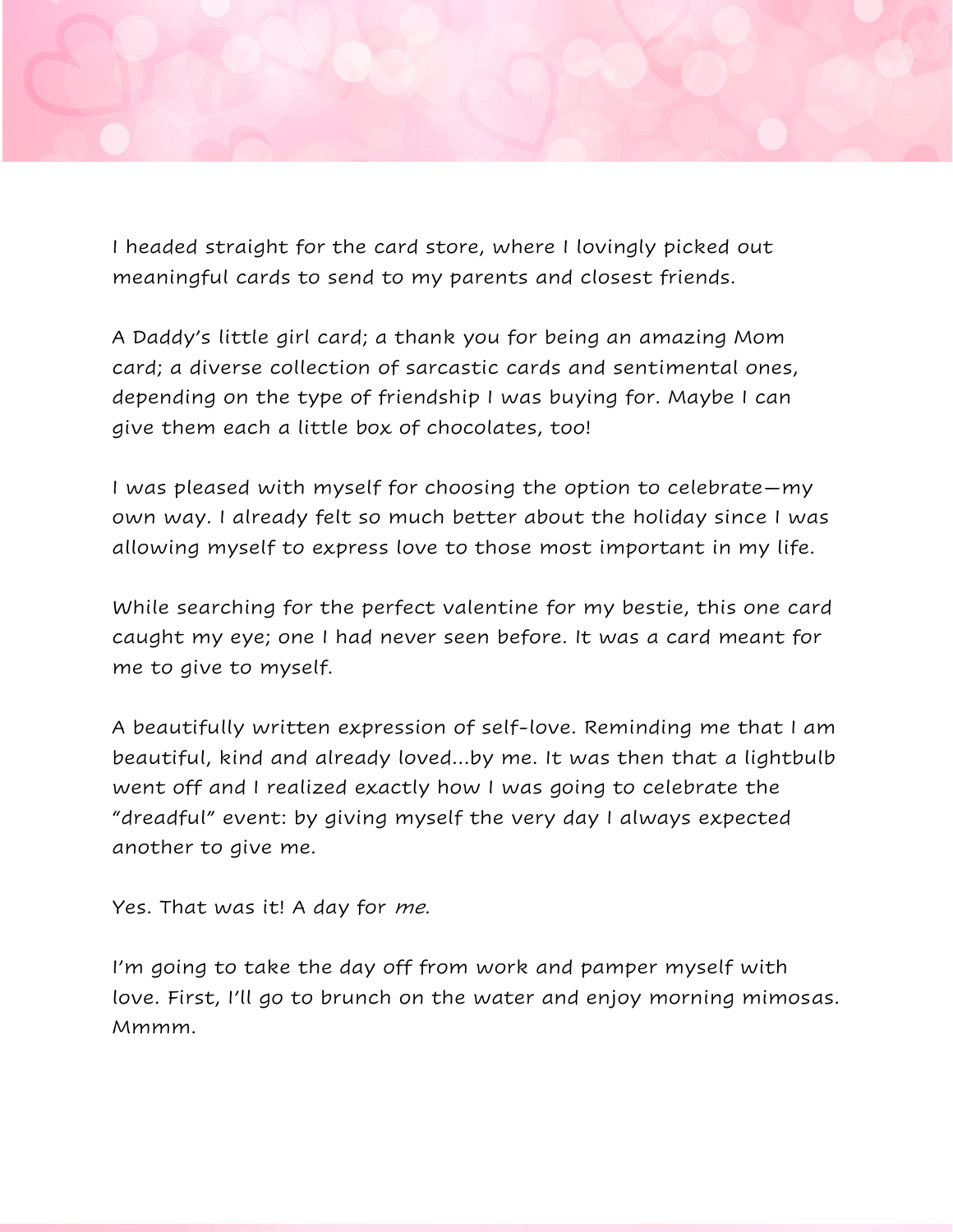

Then, I'll book a spa afternoon for a hot stone massage, full facial and a mani/pedi with the works. Maybe I'll even get my hair blown out and my makeup done.

I'll look and feel so radiant that I will want to stay out and about, so perhaps a small shopping spree at the mall will do. A new purse or pair of shoes would be delightful! I have been eyeing those new snakeskin thigh high boots at Nordstrom…

And then after picking up a box of Godiva raspberry truffles, I'll order some Italian take-out and enjoy a quiet candlelight dinner for one at home…where I will be greeted by the fragrant bouquet of flowers that I send to myself: an assortment of pink tiger lilies, roses and hydrangea.

Oh, and instead of a rom-com, I'll put on my favorite pink negligee and curl up on the couch with an old romance novel. The night will end with a delicious bubble bath accompanied by a glass of white wine and my chocolates…a divinely orgasmic overture to end the perfect day.

I was so taken by the card and my brilliant idea, that I hadn't noticed a tall man come up behind me.

"Excuse me? Have you seen the cards for sisters anywhere?" Looking back at me was a kind-faced, bright blue-eyed handsome stranger with dark hair. There was something familiar about him, like I had met him before.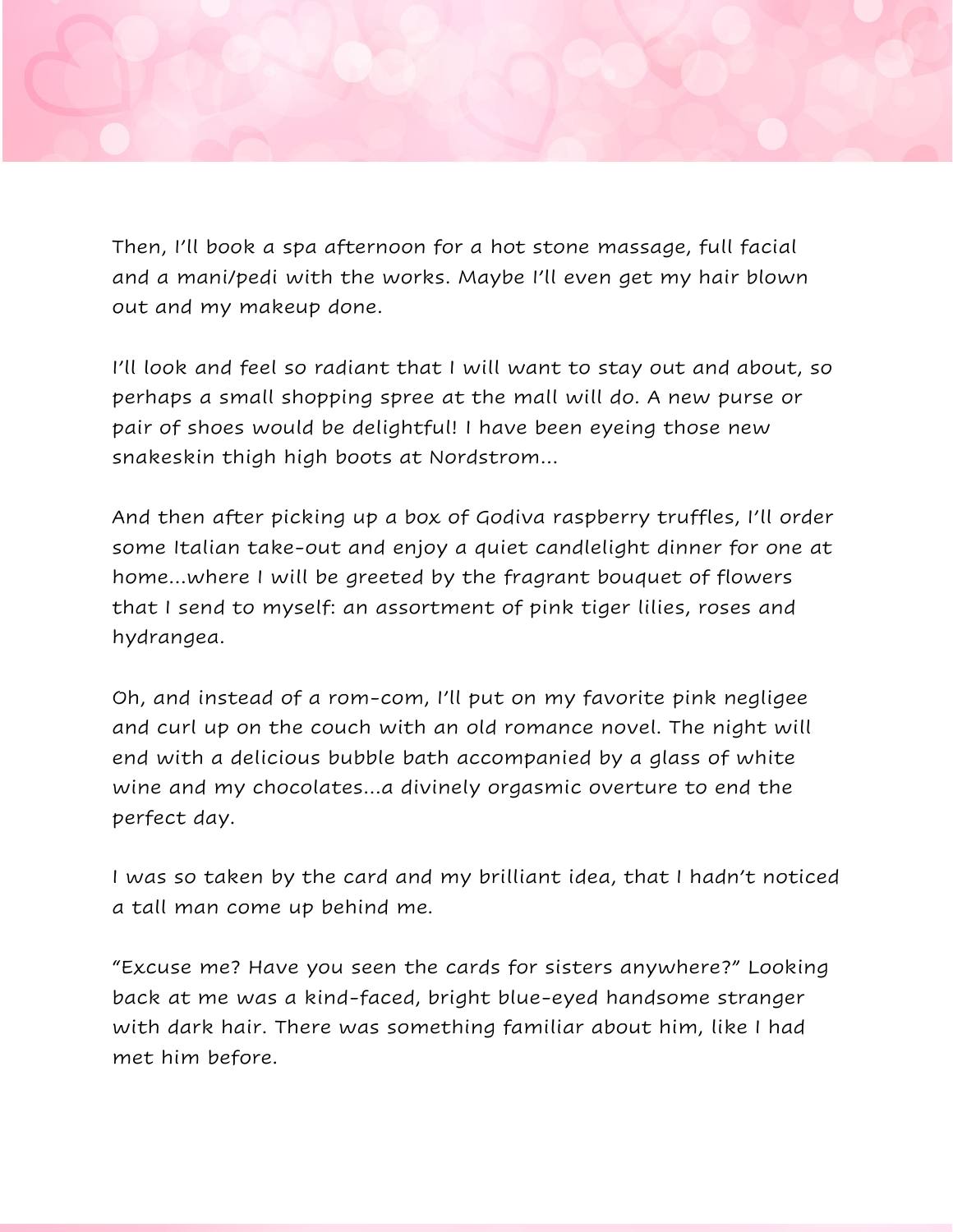

Flustered, I managed to point in the direction of the sister cards as he continued his explanation.

"My younger sister just got divorced and I was hoping I could cheer her up. But it's probably a bad idea to remind her, right?" he asked, putting the card he selected back, second guessing himself.

"No, not at all," I finally responded. "I think it's a beautiful gesture."

His smile made him even more handsome, with double dimples and perfectly straight pearly whites. He seemed so at ease, so natural with himself, but not in a cocky or even confident way. It was more gentle, like he knew his own awkwardness and simply accepted it.

"That's an interesting card," he mused, noticing the valentine for myself I still held in my hand. I blushed slightly, embarrassed that I was caught with a card professing how much I loved myself. As if he could read my insecurity, he quickly added a note of reassurance.

"I think that's great. I appreciate a woman who can appreciate herself. I wish more women knew how to do that." There was that smile again. Something about this stranger made me feel at ease enough to share my revelation.

"I'm a work in progress," I smiled back. "But looking at this card made me realize that I don't need a partner to enjoy Valentine's Day. All I need is family, good friends and a day of self-pampering. Romance is nice, but in its absence, I guess I'll just need to romance myself."